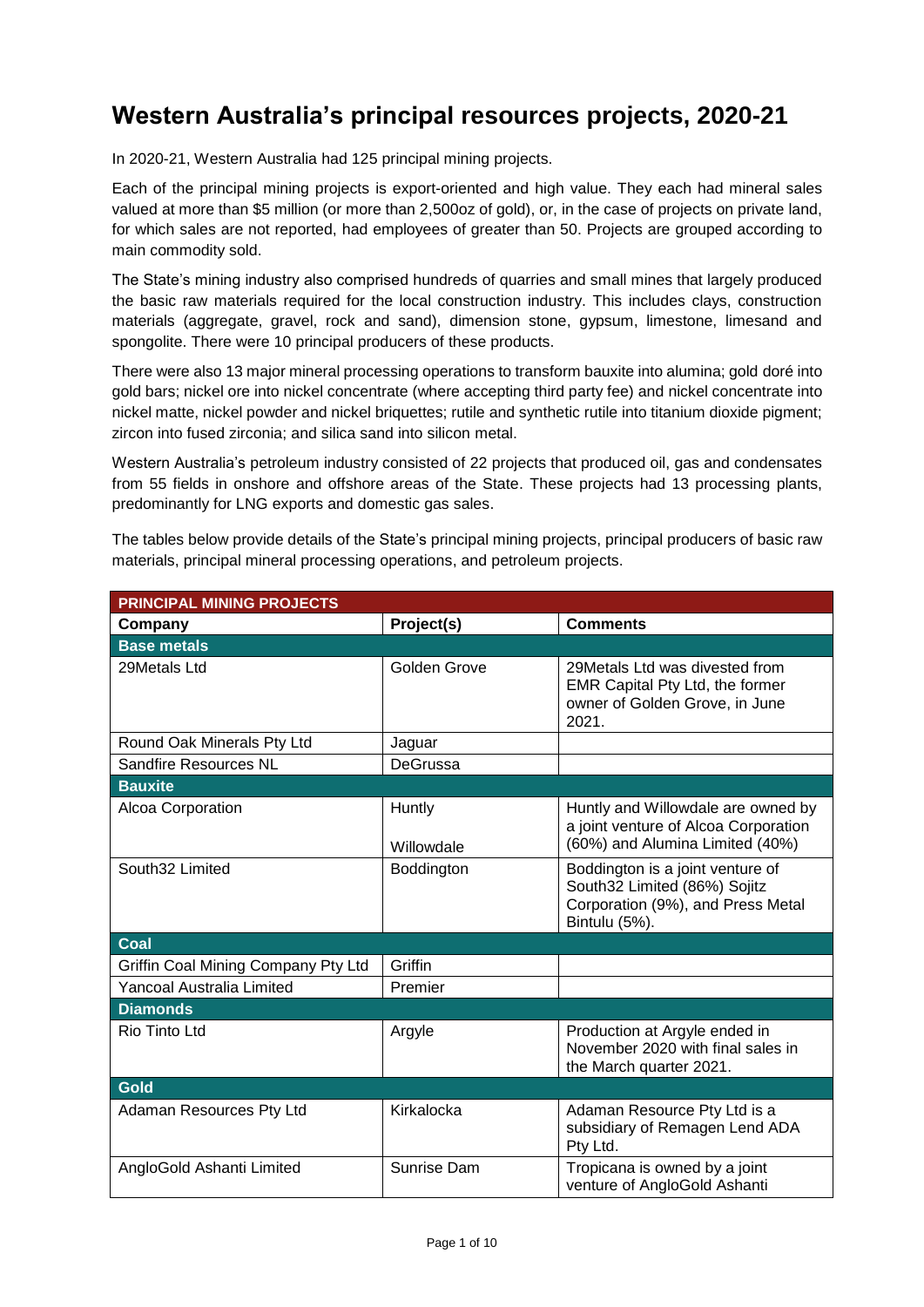|                                     | Tropicana                                   | Limited (70%) and Regis Resources<br>Limited (Regis, 30%). Regis<br>acquired its 30 per cent interest in<br>Tropicana in May 2021 from IGO            |
|-------------------------------------|---------------------------------------------|-------------------------------------------------------------------------------------------------------------------------------------------------------|
|                                     |                                             | Ltd.                                                                                                                                                  |
| <b>Beacon Minerals Limited</b>      | Jaurdi                                      |                                                                                                                                                       |
| <b>Billabong Gold Pty Ltd</b>       | Plutonic                                    | Billabong Gold Pty Ltd is a<br>subsidiary of Superior Gold Inc.                                                                                       |
| Dacian Gold Limited                 | Mt Morgans                                  | Dacian Gold Limited merged with<br>NTM Gold Ltd in March 2021 with<br>the merged company trading as<br>Dacian Gold Limited.                           |
| <b>Evolution Mining Limited</b>     | Kundana<br>Mungari                          | Evolution Mining Limited acquired<br>Kundana from Northern Star<br>Resources Ltd in August 2021.                                                      |
| FMR Investments Pty Ltd             | Gordon-Sirdar                               |                                                                                                                                                       |
| Gascoyne Resources Limited          | Dalgaranga                                  |                                                                                                                                                       |
| <b>Gold Fields Limited</b>          | Agnew<br><b>Granny Smith</b>                | Gruyere is a joint venture of Gold<br>Fields Limited (50%) and Gold Road<br>Resources (50%).                                                          |
|                                     | St Ives                                     |                                                                                                                                                       |
|                                     | Gruyere                                     |                                                                                                                                                       |
| Habrok Pty Ltd                      | <b>Battler</b><br><b>Bullabulling North</b> | Bullabulling North is a joint venture<br>of Habrok Pty Ltd (70%) and<br>Bulletin Resources Limited (30%).                                             |
| <b>Horizon Minerals Ltd</b>         | <b>Boorara</b>                              | New project. Trial mining conducted<br>between April and August 2020 with<br>sales between July 2020 and April<br>2021.                               |
| Karora Resources Inc                | <b>Beta Hunt</b>                            |                                                                                                                                                       |
|                                     | Higginsville                                |                                                                                                                                                       |
| Linden Gold Alliance Pty Ltd        | Linden                                      | Re-opened project. Linden Gold<br>Alliance Pty Ltd acquired the project<br>in September 2020, with gold<br>production re-commencing in April<br>2021. |
| Lord Byron Mining Pty Ltd           | Jasper Hills                                | Sales occurred between July and<br>September 2020.                                                                                                    |
| Lukah Mining Pty Ltd                | The Mount                                   |                                                                                                                                                       |
| Matsa Resources Limited             | Lake Carey                                  | Production at the Red October mine<br>within the Lake Carey project was<br>completed in the June quarter 2021,<br>with further exploration underway.  |
| Minjar Gold Pty Ltd                 | Southern Cross                              | Minjar Gold Pty Ltd is a subsidiary<br>of Shandong Tianye Real Estate<br>Development Group Co., Ltd.                                                  |
| <b>Newcrest Mining Limited</b>      | <b>Telfer</b>                               |                                                                                                                                                       |
| <b>Newmont GoldCorp Corporation</b> | Boddington                                  |                                                                                                                                                       |
| Northern Star Resources Ltd         | Jundee<br>Carosue Dam                       | Northern Star Resources Ltd<br>merged with Saracen Mineral<br>Holdings Ltd in February 2021, with<br>the merged company trading as                    |
|                                     | Kanowna Belle                               | Northern Star Resources Ltd.                                                                                                                          |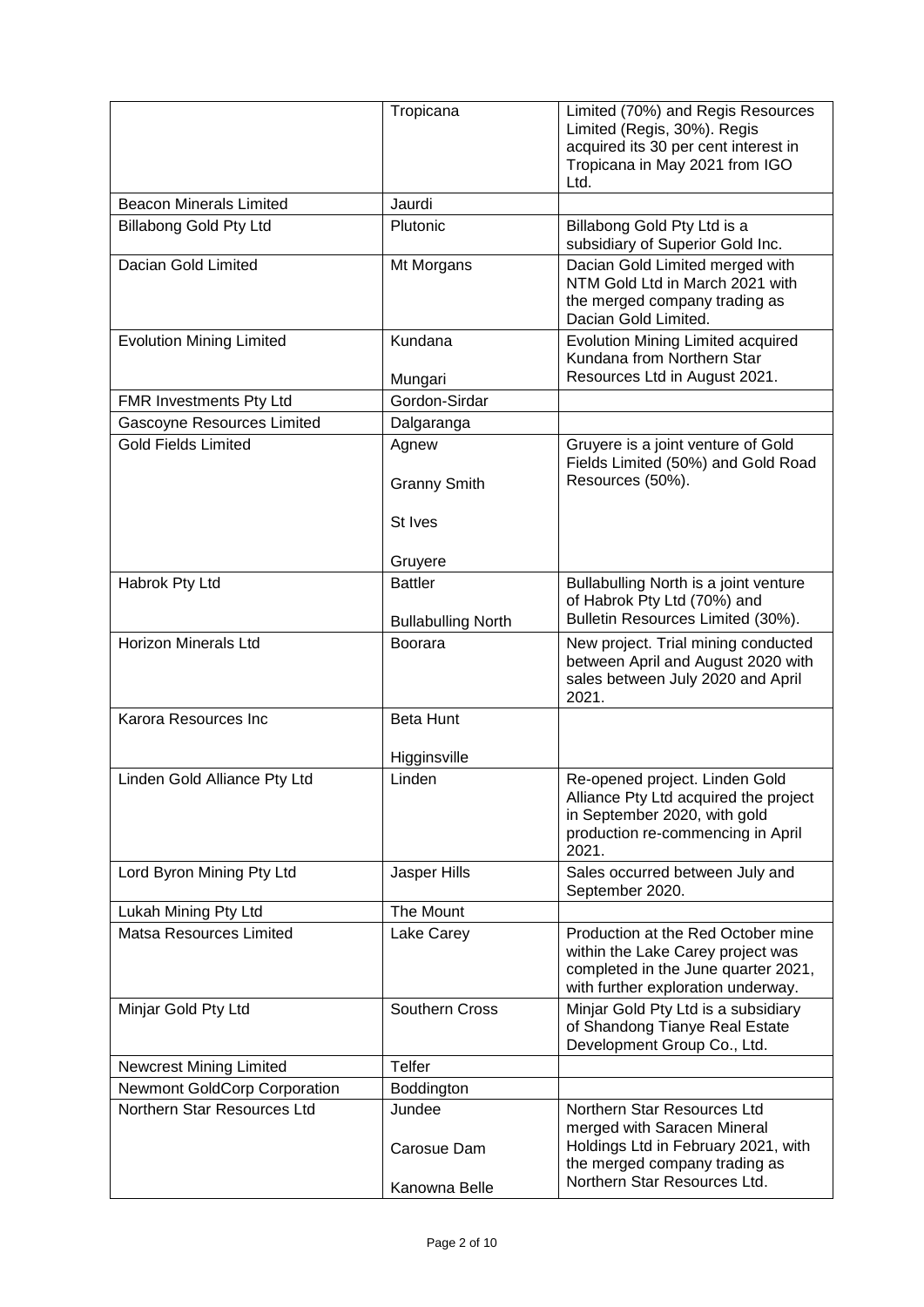|                                   | South Kalgoorlie     |                                                                                                                                                                  |
|-----------------------------------|----------------------|------------------------------------------------------------------------------------------------------------------------------------------------------------------|
|                                   | Super Pit / Mt       |                                                                                                                                                                  |
|                                   | Charlotte            |                                                                                                                                                                  |
|                                   |                      |                                                                                                                                                                  |
|                                   | Thunderbox           |                                                                                                                                                                  |
| Norton Gold Fields Ltd            | Paddington           | Norton Gold Fields Pty Ltd is a                                                                                                                                  |
|                                   |                      | subsidiary of Zijin Mining Group<br>Company Limited.                                                                                                             |
| Novo Resources Corp.              | <b>Beatons Creek</b> | Novo Resources Corp. acquired the                                                                                                                                |
|                                   |                      | Nullagine gold project through its<br>acquisition of Millennium Minerals<br>Limited in September 2020.<br>Nullagine is now part of the Beatons<br>Creek project. |
|                                   |                      | Sales from Beatons Creek<br>commenced in February 2021.                                                                                                          |
| Ora Banda Mining Ltd              | Davyhurst            | Re-opened project. Sales<br>recommenced in February 2021.                                                                                                        |
| <b>Orminex Limited</b>            | <b>Comet Vale</b>    | Mining activities were suspended at<br>Comet Vale in September 2020,<br>with final sales in July 2021.                                                           |
| Pantoro Limited                   | <b>Halls Creek</b>   | The Halls Creek project includes the<br>Nicolsons mine.                                                                                                          |
| Ramelius Resources Ltd            | Edna May             |                                                                                                                                                                  |
|                                   | Marda                |                                                                                                                                                                  |
|                                   | Mt Magnet            |                                                                                                                                                                  |
|                                   | Vivien               |                                                                                                                                                                  |
| Red 5 Limited                     | Darlot               | Sales from King of the Hills                                                                                                                                     |
|                                   | King of the Hills    | occurred between July 2020 and<br>April 2021 and were suspended as<br>an expansion project is undertaken.                                                        |
| Regis Resources Ltd               | Duketon              |                                                                                                                                                                  |
| Rose Dam Resources NL             | Rose Dam             |                                                                                                                                                                  |
| Shine Resources Pty Ltd           | Scotia               | New project. Achieved first sales in<br>January 2021.                                                                                                            |
| Silver Lake Resources Ltd         | Deflector            |                                                                                                                                                                  |
|                                   | Mt Monger            |                                                                                                                                                                  |
| St Barbara Mines Ltd              | Gwalia               |                                                                                                                                                                  |
| <b>Westgold Resources Limited</b> | Meekatharra          |                                                                                                                                                                  |
|                                   | Cue                  |                                                                                                                                                                  |
|                                   | Fortnum              |                                                                                                                                                                  |
| Wiluna Mining Corporation Limited | Matilda / Wiluna     |                                                                                                                                                                  |
| Iron ore                          |                      |                                                                                                                                                                  |
| Atlas Iron Limited                | Mt Webber            | Atlas Iron Limited is a subsidiary of<br>Hancock Prospecting Pty Ltd.                                                                                            |
|                                   | Sanjiv Ridge         |                                                                                                                                                                  |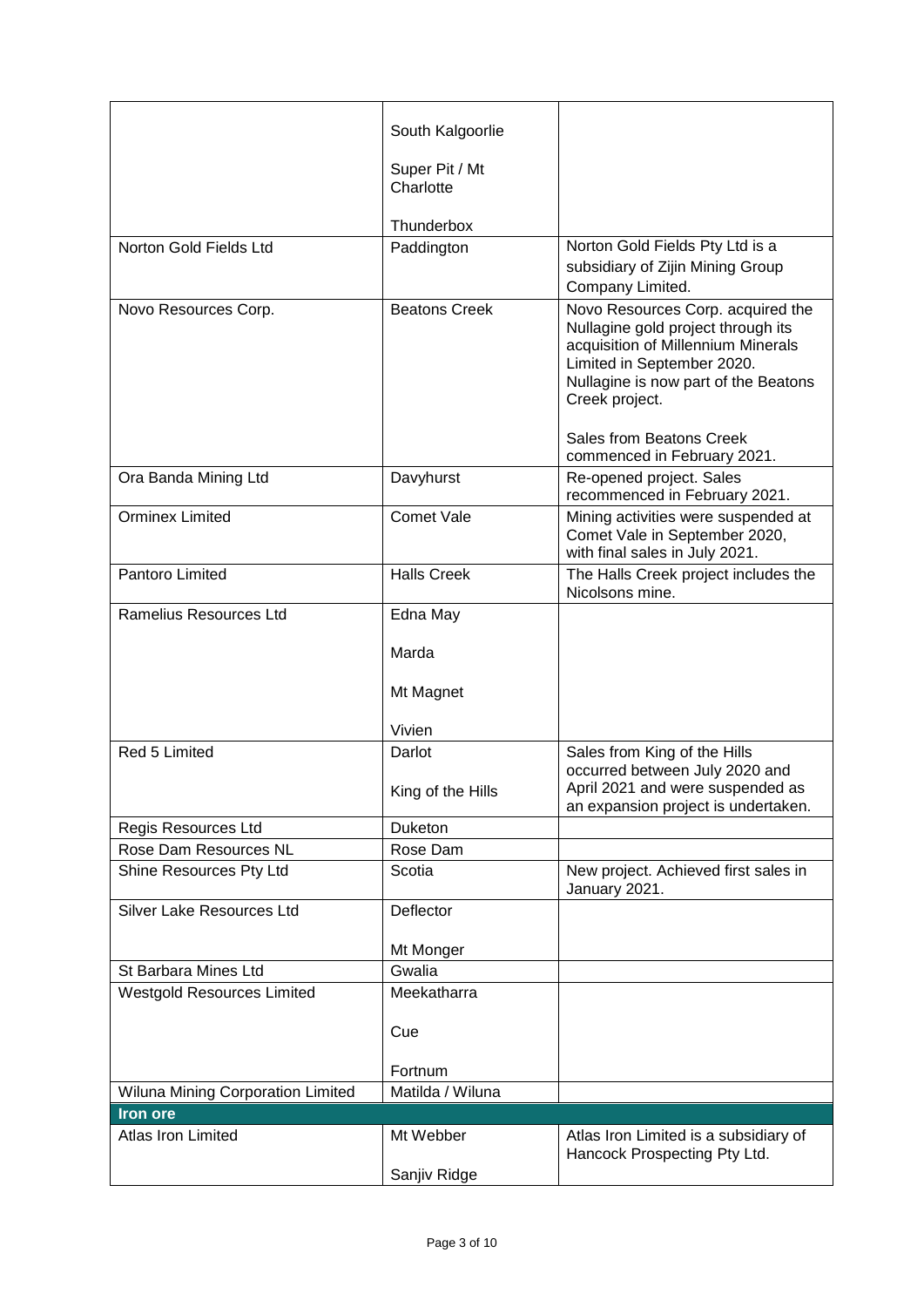|                                                   |                      | Sanjiv Ridge is a new project with<br>first sales in the March quarter 2021.                                  |  |  |
|---------------------------------------------------|----------------------|---------------------------------------------------------------------------------------------------------------|--|--|
| <b>BCI Minerals Limited</b>                       | Iron Valley          | Operated by a subsidiary of Mineral<br>Resources Limited.                                                     |  |  |
| <b>BHP</b>                                        | Jimblebar / Wheelara | Newman comprised the Mt                                                                                       |  |  |
|                                                   | Mining Area C        | Whaleback, Orebody 24 / 25<br>(Eastern Ridge), Orebody 29 / 30 /<br>35, and Orebody 18 mines.                 |  |  |
|                                                   | Newman               | The South Flank mine, part of the                                                                             |  |  |
|                                                   | Yandi                | Mining Area C project, achieved first<br>production in May 2021.                                              |  |  |
| <b>CITIC Pacific Mining Management</b><br>Pty Ltd | Sino Iron            |                                                                                                               |  |  |
| <b>Fenix Resources Ltd</b>                        | Iron Ridge           | New project. First sales achieved in<br>the March quarter 2021.                                               |  |  |
| Fortescue Metals Group Ltd                        | Chichester           | Chichester comprised the Christmas<br>Creek and Cloudbreak mines, while<br>Solomon comprised the Firetail and |  |  |
|                                                   | Solomon              | Kings Valley mines.                                                                                           |  |  |
|                                                   |                      | Western is a new project that<br>includes the Eliwana mine. First                                             |  |  |
|                                                   | Western              | sales occurred in the March quarter<br>2021.                                                                  |  |  |
| <b>GWR Group Ltd</b>                              | Wiluna West          | New project. First sales from the C4<br>deposit were achieved in the March                                    |  |  |
|                                                   |                      | quarter 2021. Operations were<br>subsequently suspended in                                                    |  |  |
|                                                   |                      | September 2021.                                                                                               |  |  |
| Hancock Prospecting Pty Ltd                       | Roy Hill             |                                                                                                               |  |  |
| Karara Mining Limited                             | Karara               | Karara Mining Limited is wholly<br>owned by Anshan Iron and Steel<br>Group.                                   |  |  |
| Kimberley Metals Group Pty Ltd                    | Ridges               | Operated by a Joint Venture of<br>Ridges Iron Ore Pty Ltd and Habrok<br>(Ridges) Pty Ltd.                     |  |  |
|                                                   |                      | Ridges was placed into care and<br>maintenance in September 2021.                                             |  |  |
| <b>Mineral Resources Limited</b>                  | Carina               | Wonmunna is a new project. First<br>sales achieved in the March quarter                                       |  |  |
|                                                   | Koolyanobbing        | 2021.                                                                                                         |  |  |
|                                                   | Wonmunna             |                                                                                                               |  |  |
| Mount Gibson Iron Limited                         | Koolan Island        | Mid West includes the Extension Hill<br>and Shine mines.                                                      |  |  |
|                                                   | Mid West             | Sales concluded from Extension Hill                                                                           |  |  |
|                                                   |                      | in the December quarter 2020.                                                                                 |  |  |
|                                                   |                      | Production from the Shine mine<br>commenced in the June quarter 2021                                          |  |  |
|                                                   |                      | with first sales in August 2021. It was<br>subsequently announced in October                                  |  |  |
|                                                   |                      | 2021 that operations at Shine would<br>be suspended.                                                          |  |  |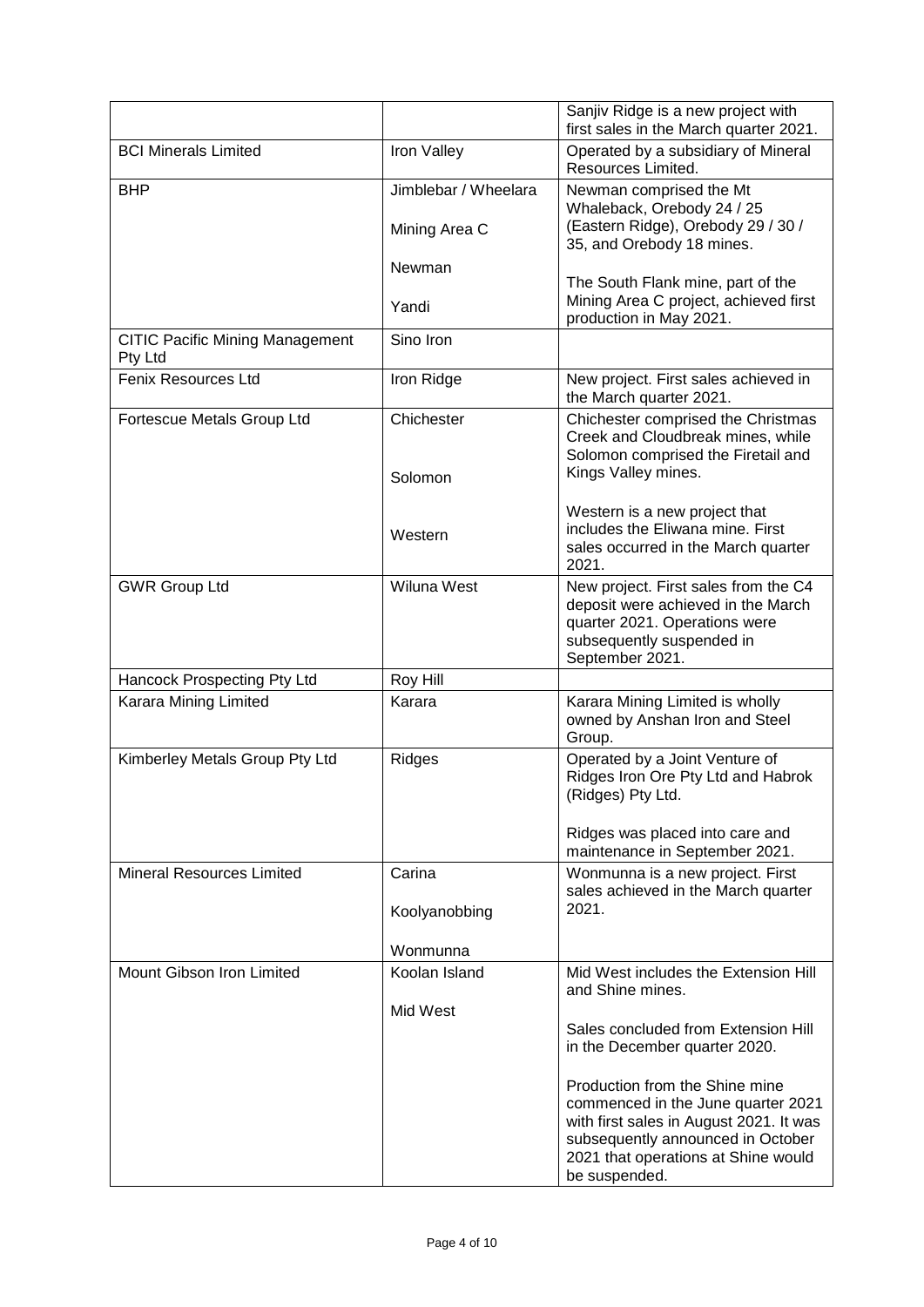| Rio Tinto Ltd                     | Brockman 2-<br>Nammuldi-<br>Silvergrass<br>Brockman 4<br>Greater Paraburdoo<br><b>Hope Downs</b><br>Marandoo<br>Mt Tom Price<br>Robe Valley (Mesa A<br>& Mesa J)<br><b>West Angelas</b><br>Yandicoogina | Greater Paraburdoo comprised the<br>Paraburdoo, Channar and Eastern<br>Ranges mines, Hope Downs<br>comprised the Hopes Downs 1 and 4<br>mines, and Mt Tom Price included<br>the Western Turner Syncline mine.                                                                                                                                                   |
|-----------------------------------|---------------------------------------------------------------------------------------------------------------------------------------------------------------------------------------------------------|-----------------------------------------------------------------------------------------------------------------------------------------------------------------------------------------------------------------------------------------------------------------------------------------------------------------------------------------------------------------|
| Sinosteel Midwest Corporation     | <b>Blue Hills</b>                                                                                                                                                                                       | Re-started project. Sales                                                                                                                                                                                                                                                                                                                                       |
| Limited                           |                                                                                                                                                                                                         | recommenced in the March quarter<br>2021.                                                                                                                                                                                                                                                                                                                       |
| Young Australian Mines Ltd        | Spinifex Ridge                                                                                                                                                                                          | Re-started project.                                                                                                                                                                                                                                                                                                                                             |
| <b>Lithium</b>                    |                                                                                                                                                                                                         |                                                                                                                                                                                                                                                                                                                                                                 |
| Alita Resources Limited           | <b>Bald Hill</b>                                                                                                                                                                                        | Alita Resources Limited went into<br>receivership in August 2019 and as a<br>result suspended operations at Bald<br>Hill.<br>Bald Hill has been on care and<br>maintenance since August 2020.<br>Sales of stockpiles occurred in the<br>September and December quarters<br>2020.                                                                                |
| <b>Mineral Resources Limited</b>  | <b>Mount Marion</b>                                                                                                                                                                                     | Mount Marion is a joint venture of<br>Mineral Resources Limited (50%)<br>and Ganfeng Lithium Company<br>$(50\%)$ .                                                                                                                                                                                                                                              |
| Orocobre Limited                  | Mt Cattlin                                                                                                                                                                                              | Orocobre Limited merged with<br>Galaxy Resources Limited in August<br>2021, with the merged company<br>trading as Orocobre Limited.                                                                                                                                                                                                                             |
| <b>Pilbara Minerals Limited</b>   | Pilgangoora                                                                                                                                                                                             | Pilbara Minerals Limited acquired<br>Altura Mining Limited's (Altura)<br>Pilgangoora lithium project in<br>January 2021 after Altura went into<br>receivership in October 2020.<br>The former Altura operations are now<br>part of the Pilgangoora project, which<br>includes the Pilgan (original Pilbara<br>Minerals) and Ngungaju (former<br>Altura) plants. |
| Talison Lithium Australia Pty Ltd | Greenbushes Lithium                                                                                                                                                                                     | Talison Lithium Australia Pty Ltd is a<br>joint venture of Tianqi Lithium Pty Ltd                                                                                                                                                                                                                                                                               |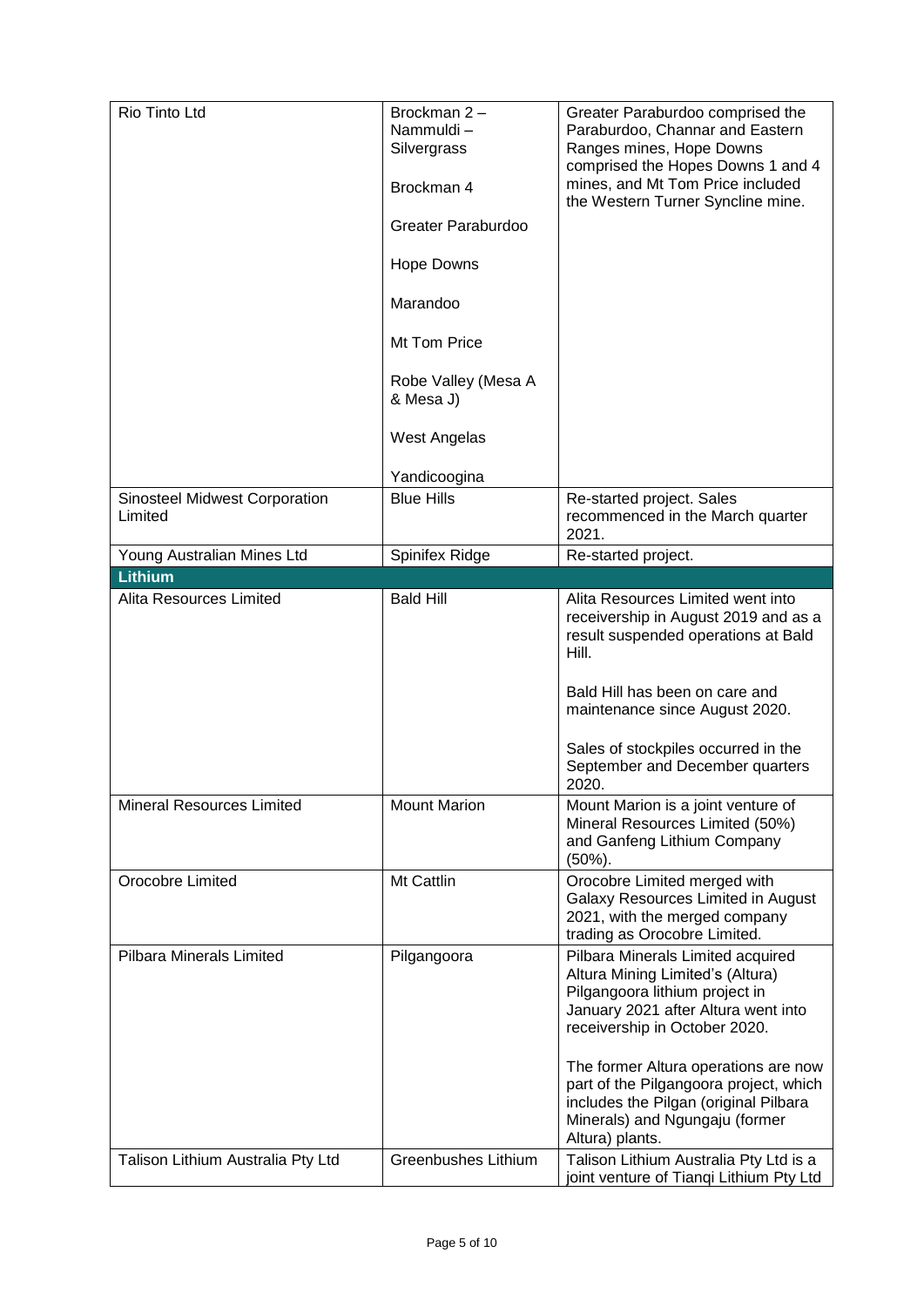|                                              |                                                              | and IGO Ltd (51%) and Albemarle                                                                                                                                            |
|----------------------------------------------|--------------------------------------------------------------|----------------------------------------------------------------------------------------------------------------------------------------------------------------------------|
|                                              |                                                              | Corporation (49%).                                                                                                                                                         |
| <b>Manganese</b>                             |                                                              |                                                                                                                                                                            |
| <b>Consolidated Minerals Pty Ltd</b>         | Woodie Woodie                                                |                                                                                                                                                                            |
| <b>Mineral sands</b>                         |                                                              |                                                                                                                                                                            |
| Doral Pty Ltd                                | Yoongarillup mine and<br>Picton dry separation<br>plant      |                                                                                                                                                                            |
|                                              | Keysbrook                                                    |                                                                                                                                                                            |
| <b>GMA Garnet Pty Ltd</b>                    | Port Gregory                                                 |                                                                                                                                                                            |
| Iluka Resources Limited                      | South West<br>Mid West                                       | Active operations at South West<br>comprised the Capel dry plant, the<br>North Capel mineral separation plant,<br>and one of two synthetic rutile kilns at<br>North Capel. |
|                                              |                                                              | Active operations at Mid West<br>comprised the Cataby mine,<br>Narngulu mineral separation plant<br>and the Eneabba screening plant.                                       |
| Image Resources                              | Boonanarring                                                 |                                                                                                                                                                            |
| <b>Tronox Limited</b>                        | Cooljarloo mine and<br>Chandala mineral<br>separation plant  |                                                                                                                                                                            |
|                                              | Wonnerup mine and<br>North Shore mineral<br>separation plant |                                                                                                                                                                            |
| <b>Nickel</b>                                |                                                              |                                                                                                                                                                            |
|                                              |                                                              |                                                                                                                                                                            |
| <b>BHP</b>                                   | Leinster<br>Mt Keith                                         | The Leinster and Mt Keith operations<br>comprised mining and concentrator<br>operations.                                                                                   |
| <b>First Quantum Minerals Ltd</b>            |                                                              |                                                                                                                                                                            |
| <b>IGO Limited</b>                           | Ravensthorpe<br>Nova                                         |                                                                                                                                                                            |
| Minara Resources Ltd                         | Murrin Murrin                                                | Minara Resources Ltd is a subsidiary<br>of Glencore Plc.                                                                                                                   |
| <b>Western Areas Ltd</b>                     | Forrestania                                                  |                                                                                                                                                                            |
| <b>Rare earths</b>                           |                                                              |                                                                                                                                                                            |
| Lynas Corporation Ltd                        | Mt Weld                                                      |                                                                                                                                                                            |
| <b>Salt</b>                                  |                                                              |                                                                                                                                                                            |
| Dampier Salt Ltd                             | Dampier<br>Lake MacLeod                                      | Dampier Salt Ltd is a joint venture of<br>Rio Tinto (68%), Marubeni<br>Corporation (22%) and Sojitz                                                                        |
|                                              | Port Hedland                                                 | Corporation (10%).                                                                                                                                                         |
| Onslow Salt Pty Ltd                          | Onslow                                                       |                                                                                                                                                                            |
| Shark Bay Salt Pty Ltd                       | Shark Bay                                                    |                                                                                                                                                                            |
| WA Salt Koolyanobbing Pty Ltd                | Lake Deborah                                                 |                                                                                                                                                                            |
| Silica sand                                  |                                                              |                                                                                                                                                                            |
| Hanson Australia Pty Ltd                     | Gnangara                                                     |                                                                                                                                                                            |
| Simcoa Operations Pty Ltd                    | Moora                                                        |                                                                                                                                                                            |
| <b>Talc</b><br>Imerys Talc Australia Pty Ltd | <b>Three Springs</b>                                         |                                                                                                                                                                            |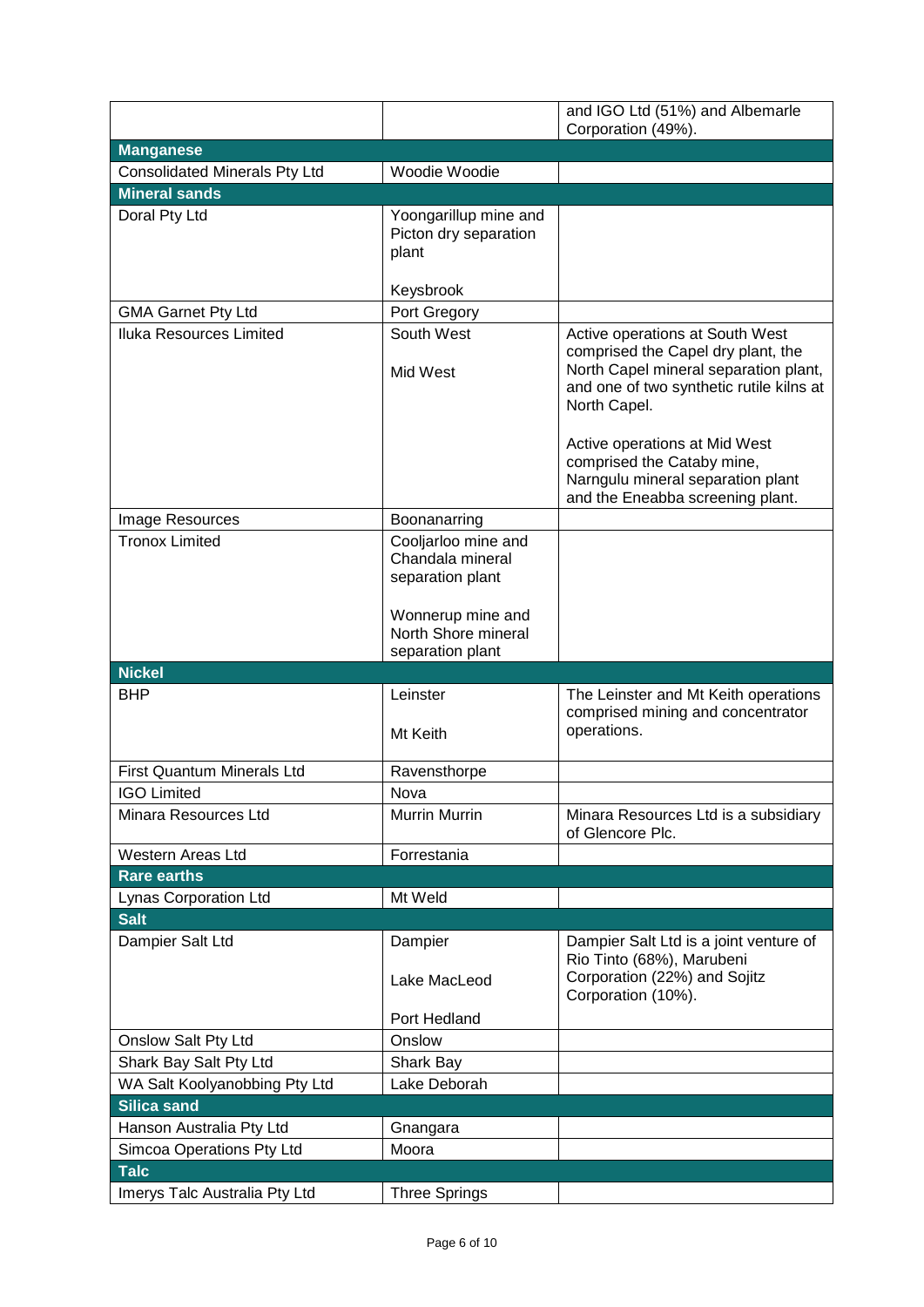| Tantalum                       |                         |  |
|--------------------------------|-------------------------|--|
| Global Advanced Metals Pty Ltd | Greenbushes<br>Tantalum |  |

| <b>Basic Raw Materials</b>                        |                                                                                                                       |
|---------------------------------------------------|-----------------------------------------------------------------------------------------------------------------------|
| Company                                           | Location(s)                                                                                                           |
| Adelaide Brighton Ltd                             | Dongara, Lake Hillman, Lancelin, Nowergup, Parkeston,<br>Woodman Point                                                |
| <b>BGC Pty Ltd</b>                                | Chidlow, Perth Metro, Port Hedland                                                                                    |
| <b>Boral Limited</b>                              | Ashburton, Kalgoorlie, Kununurra, Mt Regal, Orange Grove,<br>Perth North, Pilbara (Tabba Tabba), Port Hedland         |
| Hanson Australia Pty Ltd                          | Ashburton, Bunbury, Byford, Learmonth, Mt Barker, Mt Regal,<br>North of Perth, Port Hedland, Red Hill, South of Perth |
| Holcim (Australia) Pty Ltd                        | Albany, Bunbury, Esperance, Geraldton, Gosnells, Jandabup,<br>Kalgoorlie-Boulder, Karratha, Newman, Port Hedland      |
| MLG Oz Pty Ltd                                    | Coolgardie (Canegrass, Eight Mile, Jonah Bore), Tarmoola                                                              |
| Mobile Concreting Solutions Pty Ltd               | Indee, Onslow, Tom Price                                                                                              |
| Spinifex Crushing & Screening<br>Services Pty Ltd | Mt Regal, Port Hedland                                                                                                |
| Urban Resources Pty Ltd                           | Baldivis-Nambeelup, Jarrahdale-West Coolup, Perth North,<br>Perth South                                               |
| WA Limestone Pty Ltd                              | Byford, North Metro, Onslow, Port Hedland, Perth Metro,<br>South Metro                                                |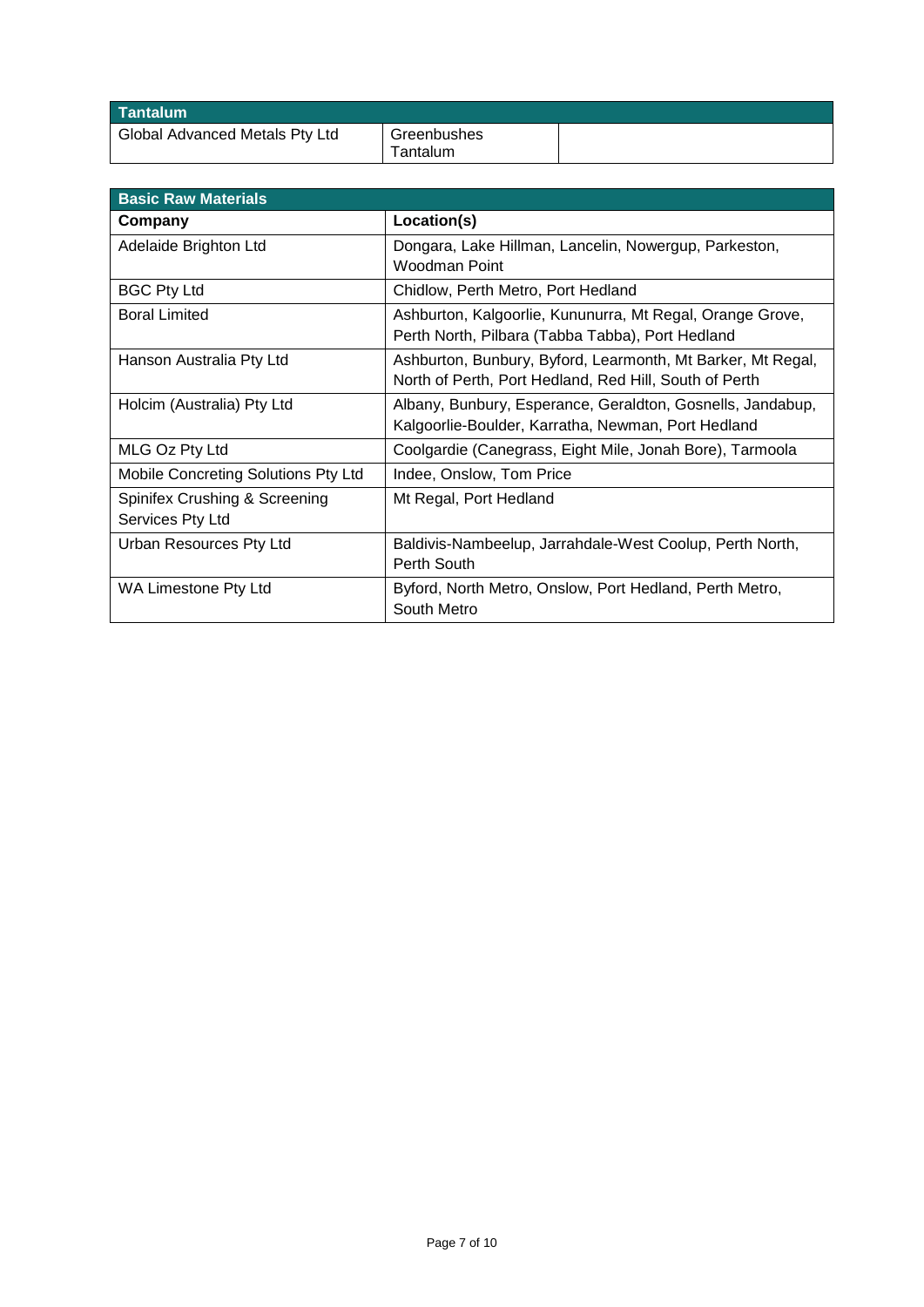| PRINCIPAL MINERAL PROCESSING OPERATIONS |                                 |  |  |
|-----------------------------------------|---------------------------------|--|--|
| Company                                 | Project                         |  |  |
| <b>Alumina</b>                          |                                 |  |  |
| Alcoa Corporation                       | Kwinana alumina refinery        |  |  |
|                                         |                                 |  |  |
|                                         | Pinjarra alumina refinery       |  |  |
|                                         |                                 |  |  |
|                                         | Wagerup alumina refinery        |  |  |
| South32 Limited                         | Worsley alumina refinery        |  |  |
| <b>Gold</b>                             |                                 |  |  |
| <b>Gold Corporation</b>                 | <b>Perth Mint</b>               |  |  |
| <b>Nickel</b>                           |                                 |  |  |
| <b>BHP</b>                              | Kalgoorlie nickel smelter       |  |  |
|                                         |                                 |  |  |
|                                         | Kambalda nickel concentrator    |  |  |
|                                         |                                 |  |  |
|                                         | Kwinana nickel refinery         |  |  |
| Minara Resources Ltd                    | Murrin Murrin nickel refinery   |  |  |
| <b>Mineral sands</b>                    |                                 |  |  |
| <b>Tronox Limited</b>                   | Bunbury pigment plant           |  |  |
|                                         |                                 |  |  |
|                                         | Kwinana pigment plant           |  |  |
| Doral Pty Ltd                           | Rockingham fused zirconia plant |  |  |
| <b>Silica sand</b>                      |                                 |  |  |
| Simcoa Operations Pty Ltd               | Kemerton silicon smelter        |  |  |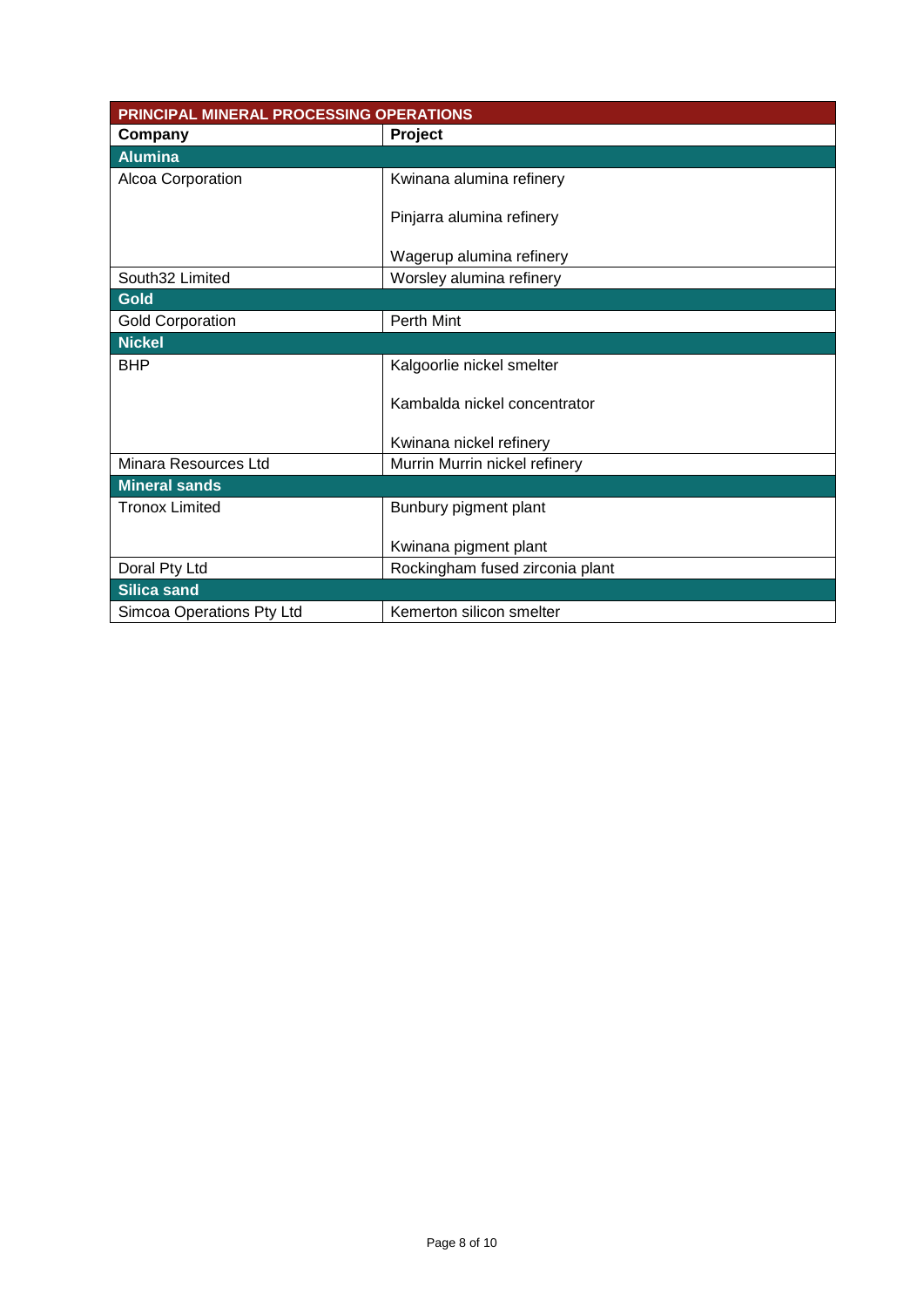| <b>PRINCIPAL PETROLEUM PROJECTS</b> |                      |                                               |                                                                     |                            |          |                                                              |
|-------------------------------------|----------------------|-----------------------------------------------|---------------------------------------------------------------------|----------------------------|----------|--------------------------------------------------------------|
| Operator                            | Project(s)           | <b>Processing plant(s)</b>                    | <b>Operating field(s)</b>                                           | <b>Type</b>                | Area     | <b>Comments</b>                                              |
| Beach Energy                        | Beharra<br>Springs   | <b>Beharra Springs Gas</b><br>Facility        | Redback, Redback South                                              | Gas                        | Onshore  |                                                              |
| <b>BHP</b>                          | Macedon              | <b>Macedon Domestic</b><br>Gas Plant          | Macedon                                                             | Gas and<br>condensate      | Offshore |                                                              |
|                                     | Pyrenees             |                                               | Crosby, Moondyne,<br>Ravensworth, Stickle,<br>Tanglehead, Wild Bull | Oil                        | Offshore |                                                              |
| <b>Buru Energy</b>                  | Ungani               | <b>Ungani Production</b><br>Facility          | Ungani                                                              | $\overline{O}$ il          | Onshore  |                                                              |
| Chevron<br>Corporation              | <b>Barrow Island</b> |                                               | <b>Barrow Island</b>                                                | $\overline{O}$ il          | Onshore  | Woodside Petroleum operates<br>the Brunello field within the |
|                                     | Gorgon               | Gorgon LNG                                    | Jansz-Io, Gorgon                                                    | Gas and<br>condensate      | Offshore | Wheatstone LNG project.                                      |
|                                     | Wheatstone           | <b>Wheatstone LNG</b>                         | lago, Wheatstone,<br><b>Brunello</b>                                | Gas and<br>condensate      | Offshore |                                                              |
| ENI                                 | <b>Blacktip</b>      |                                               | <b>Blacktip</b>                                                     | Gas and<br>condensate      | Offshore |                                                              |
| Exxon Mobil                         | Athena               |                                               | Athena                                                              | Gas and<br>condensate      | Offshore | Athena ceased production in<br>October 2020.                 |
| <b>INPEX Corporation</b>            | Ichyths              |                                               | Ichthys                                                             | Condensate                 | Offshore |                                                              |
| Jadestone Energy                    | Stag                 |                                               | Stag                                                                | $\overline{O}$ il          | Offshore |                                                              |
| Mitsui & Co                         | Waitsia              | <b>Xyris Production</b><br>Facility           | Waitsia                                                             | Gas                        | Onshore  |                                                              |
| <b>RMCA Group</b>                   | Jingemia             | Jingemia Production<br>Facility               |                                                                     | Oil                        | Onshore  |                                                              |
| Santos                              | Reindeer             | <b>Devil Creek</b><br><b>Processing Plant</b> | Reindeer                                                            | Gas                        | Offshore |                                                              |
|                                     | Van Gogh             |                                               | Coniston, Novara, Van<br>Gogh                                       | Oil                        | Offshore |                                                              |
|                                     | Varanus Island       | Varanus Island<br><b>Processing Facility</b>  | Bambra, Halyard, John<br>Brookes, Lee, Spar                         | Oil, gas and<br>condensate | Offshore |                                                              |
| Shell                               | Prelude              | Prelude FLNG                                  | Prelude                                                             | Gas                        | Offshore |                                                              |